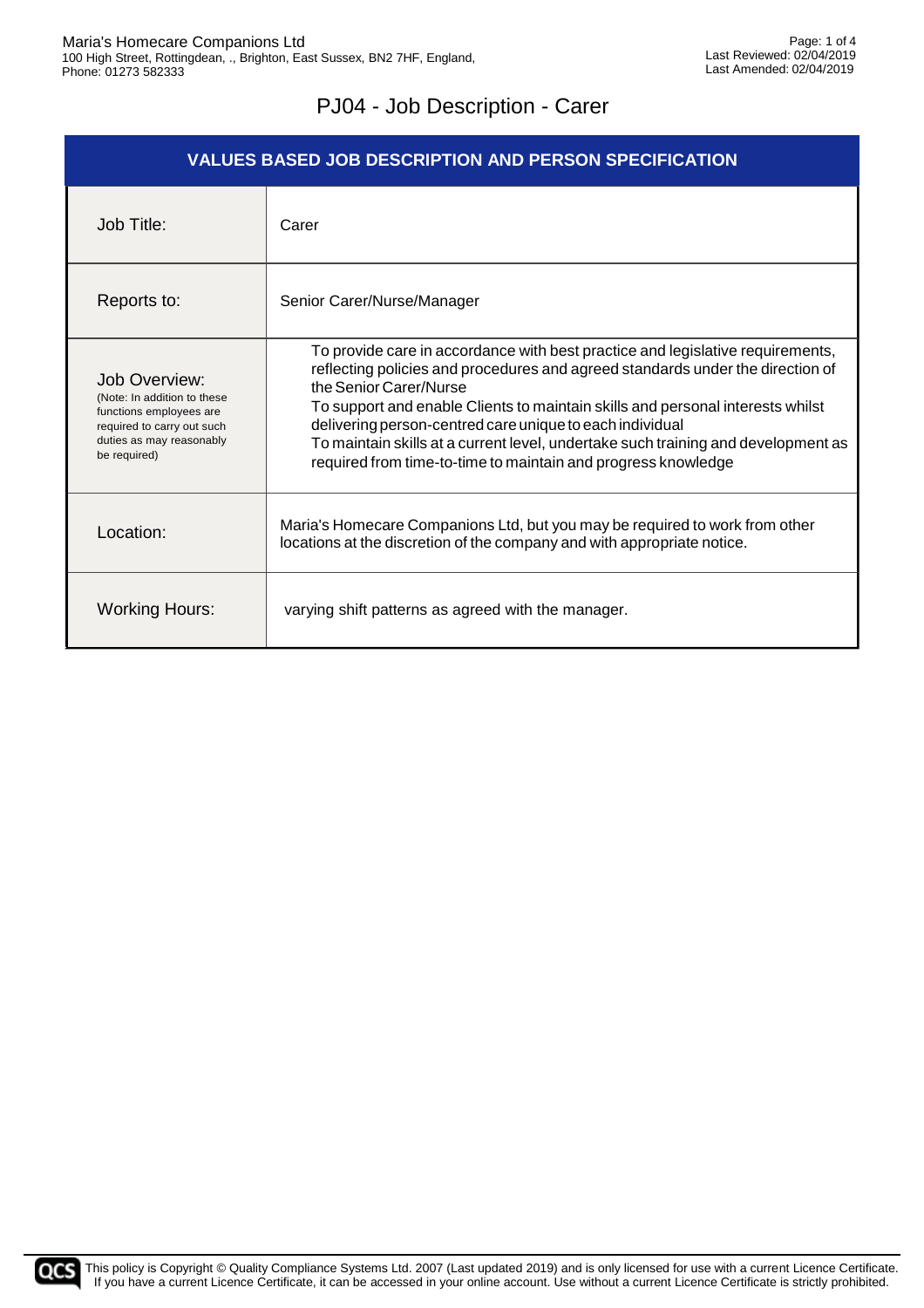| <b>Responsibilities and Duties of the Job</b> |                                                                                                                                                                                                                                                                                                                                                                                                                                                               |  |
|-----------------------------------------------|---------------------------------------------------------------------------------------------------------------------------------------------------------------------------------------------------------------------------------------------------------------------------------------------------------------------------------------------------------------------------------------------------------------------------------------------------------------|--|
| <b>Role Specific</b><br>Duties:               | Ensure Clients are at the heart of care delivery and their wishes and preferences<br>enhance their wellbeing<br>To contribute to the efficient running of the service<br>Support Clients to maintain their relationships and connections with the local<br>community<br>Ensure Care Plans and other information about how to support Clients are<br>followed<br>Be responsible for informing the Senior Carer/Nurse of any changes in the needs<br>of Clients |  |
| Working with<br>Others:                       | Develop effective working relationships with other employees within Maria's<br>Homecare Companions Ltd<br>Work in cooperation with members of the multi-disciplinary teams to maximise<br>opportunities for Clients<br>If desired by the Client, maintain and develop relationships with family, friends<br>and other people important in their life                                                                                                          |  |
| Leading by<br>Example:                        | Seek opportunities for personal and professional growth<br>Be a role model for other carers and be an ambassador for the service<br>Be professional, polite and reasonable at all times                                                                                                                                                                                                                                                                       |  |
| Personal<br>Responsibilities:                 | Knowledge of, and work within, the Fundamental Standards<br>Understand the regulatory framework that governs the service, including the role<br>of CQC and their requirements<br>Commit to achieving the relevant qualifications commensurate with the role<br>Attend statutory training and any other training as directed by management<br>Understand and follow all policies and procedures relevant to the role<br>Be open to learning opportunities      |  |

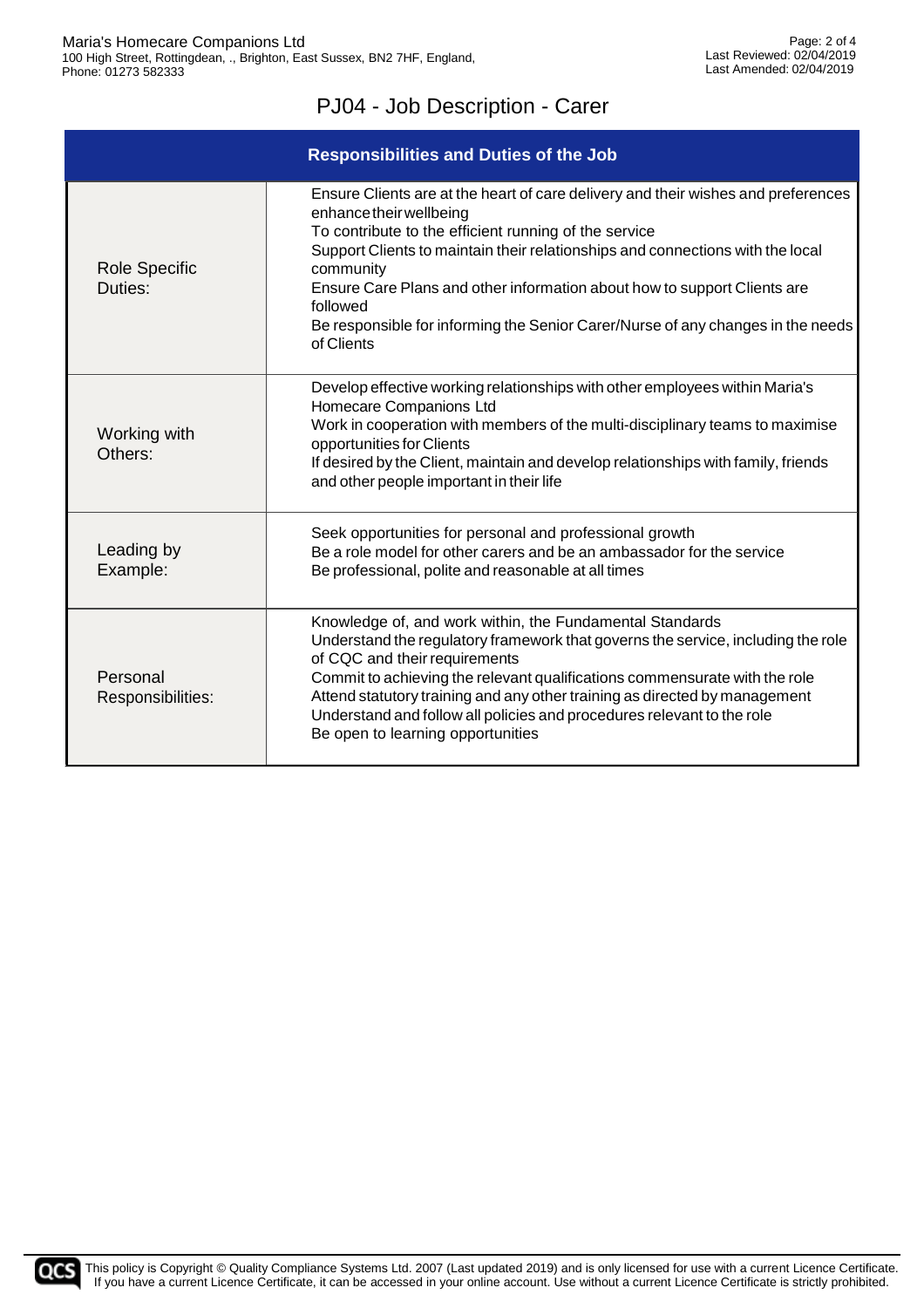#### **Person Specification**

| <b>Specific Requirement for Qualifications</b> | <b>Essential</b>          | <b>Desirable</b>        |  |
|------------------------------------------------|---------------------------|-------------------------|--|
| Good English - Written and verbal              | <b>I</b> Yes<br><b>No</b> | <b>No</b><br><b>Yes</b> |  |
| RQF qualifications in Social Care              | No<br>Yes.                | <b>Yes</b><br><b>No</b> |  |

| <b>Specific Requirement for Skills</b>                                                                                                                                                                                                                                                                          | <b>Essential</b> | <b>Desirable</b> |
|-----------------------------------------------------------------------------------------------------------------------------------------------------------------------------------------------------------------------------------------------------------------------------------------------------------------|------------------|------------------|
| <b>Proficient Written Skills</b><br>Maintain all Care Plans/care records in accordance with Maria's                                                                                                                                                                                                             | Yes              |                  |
| Homecare Companions Ltd policy                                                                                                                                                                                                                                                                                  |                  |                  |
| <b>Leadership Skills</b>                                                                                                                                                                                                                                                                                        |                  |                  |
| Ability to induct and orientate new employees to the job role and<br>service                                                                                                                                                                                                                                    |                  |                  |
| Provide Clients with support/assistance as they accomplish daily<br>tasks, including bathing, eating, dressing, grooming and using the<br>bathroom                                                                                                                                                              | Yes              |                  |
| Communicate any problems, concerns or changes to Clients' family<br>members as needed                                                                                                                                                                                                                           |                  |                  |
| <b>Communication Skills</b>                                                                                                                                                                                                                                                                                     |                  |                  |
| Carers must build rapport with Clients by establishing personal<br>connections and showing interest in their lives<br>Carers must be able to communicate effectively with Clients<br>Carers must have the communication skills to inform colleagues,<br>management and professionals about the needs of Clients | Yes              |                  |
| <b>Problem-Solving Skills</b>                                                                                                                                                                                                                                                                                   |                  |                  |
| Carers need to be able to adapt and address situations quickly<br>Plan, develop, implement and assess approaches to promote health<br>and well-being, whilst recognising and reporting situations where there<br>might be a need for protection                                                                 | Yes              |                  |
|                                                                                                                                                                                                                                                                                                                 |                  |                  |

| <b>Specific Requirement for Previous Experience</b>                                                | <b>Essential</b> | <b>Desirable</b> |
|----------------------------------------------------------------------------------------------------|------------------|------------------|
| Previous experience of working in similar environment                                              | No               | Yes              |
| Previous experience of working in similar role                                                     | No               | Yes              |
| Experience of working with Clients, in particular, those that may have<br>additional support needs | No               | Yes              |